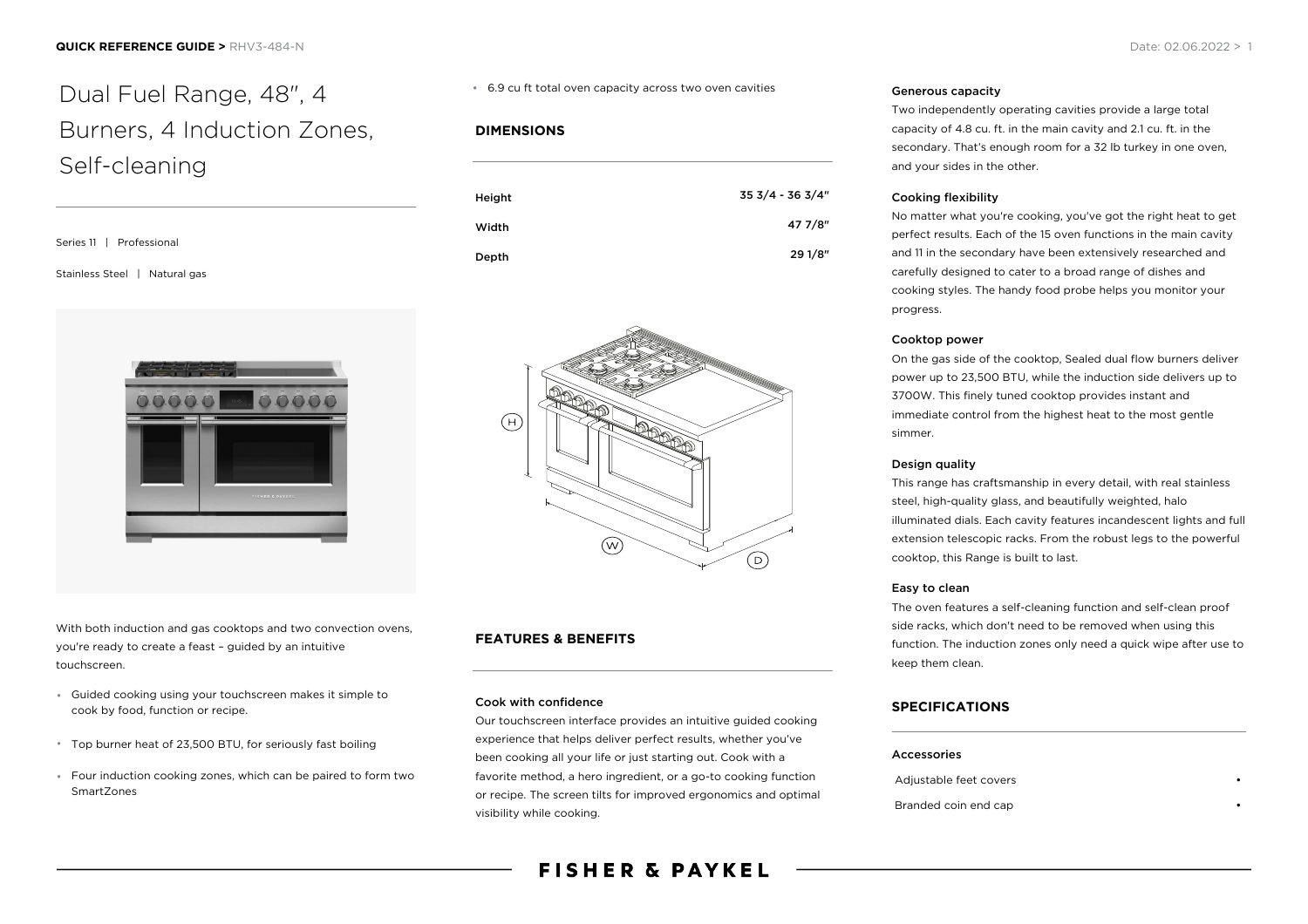#### **QUICK REFERENCE GUIDE >** RHV3-484-N Date: 02.06.2022 > 2

| Square handle option           | AH-R48          |
|--------------------------------|-----------------|
| <b>Burner ratings</b>          |                 |
| Maximum burner power           | 23500 BTU       |
| Power back left                | <b>18500BTU</b> |
| Power back right               | <b>18500BTU</b> |
| Power front left               | 23500BTU        |
| Power front right              | <b>18500BTU</b> |
| Total cooktop power            | 79000 BTU       |
| Capacity                       |                 |
| Shelf positions                | 5               |
| Shelf positions                | 5               |
| Cleaning                       |                 |
| Easy clean porcelain basepan   |                 |
| Pyrolytic self-clean           |                 |
| Controls                       |                 |
| Dial with illuminated halo     |                 |
| Dual control oven dials        |                 |
| Electric circuit               | 4 wire          |
| High resolution display        |                 |
| Metal illuminated dials        |                 |
| Multi-language interface       |                 |
| Precise cooking with food      |                 |
| Recipe and food based          |                 |
| Sabbath mode                   |                 |
| Tilting touch screen interface |                 |
| Wi-Fi connectivity             |                 |

| <b>Gas Requirements</b>       |                                                              |
|-------------------------------|--------------------------------------------------------------|
| Fitting and pipe              | $\frac{1}{2}$ NPT, min. $\frac{5}{8}$ " $\sqrt{2}$ flex line |
| Supply Pressure (natural gas) | 6" to 9" W.C                                                 |
| Oven features                 |                                                              |
| Concealed element             |                                                              |
| Electronic oven control       |                                                              |
| Full extension telescopic     |                                                              |
| Internal light                |                                                              |
| True convection               |                                                              |
| Oven functions                |                                                              |
| Air fry                       |                                                              |
| Bake                          |                                                              |
| Classic bake                  |                                                              |
| Clean                         |                                                              |
| <b>Convection Broil</b>       |                                                              |
| Convection bake               |                                                              |
| Dehydrate                     |                                                              |
| Maxi Broil                    |                                                              |
| Number of functions           | 15                                                           |
| Pastry bake                   |                                                              |
| Pizza bake                    |                                                              |
| Rapid proof                   |                                                              |
| Roast                         |                                                              |
| Slow cook                     |                                                              |
| True convection               |                                                              |
| Warm                          |                                                              |
|                               |                                                              |

## Bake power and the set of the set of the set of the set of the set of the set of the set of the set of the set of the set of the set of the set of the set of the set of the set of the set of the set of the set of the set o Broil 3600W Main oven - True convection **2500W** Power requirements Rated current 50A Supply frequency **60Hz** Product dimensions Depth 29 1/8" Height 35 3/4 - 36 3/4"

Width 47 7/8"

| Rangetop features            |   |
|------------------------------|---|
| Gentle heat                  |   |
| Heat settings                | 9 |
| Induction cooking technology |   |
| Sealed Dual Flow Burners™    | 4 |
| Sealed range top             |   |
| SmartZone                    | 2 |
| Vent trim included           | ٠ |
| Zone bridging                |   |
|                              |   |

#### Rangetop Performance

Oven performance

| Left front zone rating  | 2100 (3700)W |
|-------------------------|--------------|
| Left rear zone rating   | 2100 (3700)W |
| Number of burners       |              |
| Number of cooking zones |              |
| PowerBoost              |              |